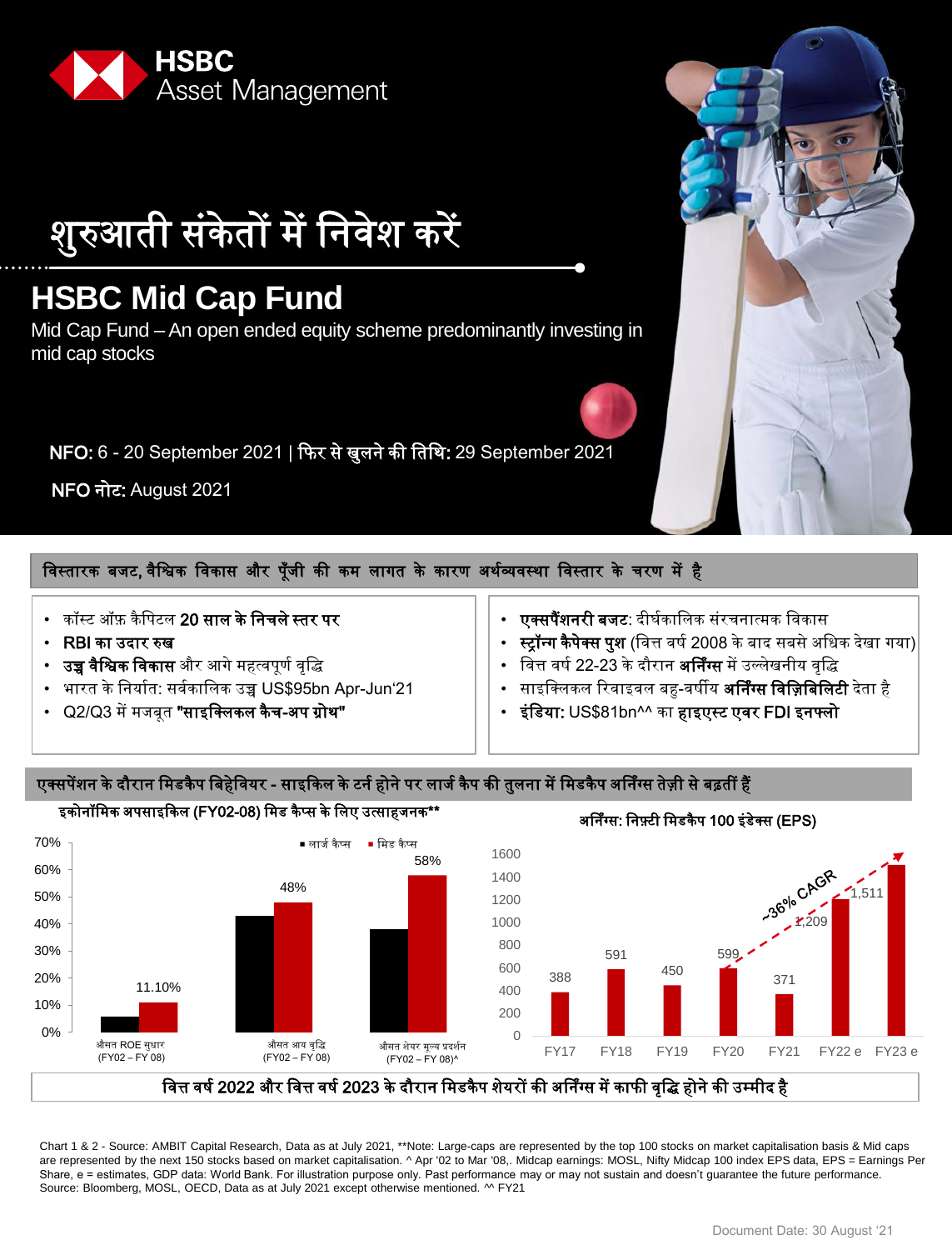# विस्तार में व्यवधान (डिसरप्शन टू एक्सपेंशन) (+ 'इनोवेटिव डिसरप्शन') – अतीत से सबक / सीख

2008: विस्तार में व्यवधान (डिसरप्शन टू एक्सपेंशन) ने भारत में कुछ प्रमुख कंपनियों को विकसित किया उदाहरणतः बजाज फाइनेंस



मिड कैप कंपनियों को लाभ पहुँचाने के लिए इनोवेटिव डिसरप्शन वाली एक्सपैंशनरी पॉलिसीज़

#### ट्रांज़िशन फेज़ वास्तविक अवसर प्रदान करता है - मिड कैप को उनके जीवन-चक्र के प्रारंभिक चरण में टैप करने की आवश्यकता होती है



#### निफ्टी प्रवेशकों का मूल्य प्रदर्शन (औसत) टाइटन: पहले और बाद में

शुरुआती संकेतों में निवेश करें: इन शेयरों में निवेश का मूल्य इंडेक्स में प्रवेश करने से पहले होता है न कि बाद में!

**Journey of Bajaj Finance Charts**: Source: Bloomberg, Data as of 31 July 2021, The above chart and names of the stock is provided for illustration purpose only. Past performance may or may not sustain, past performance does not guarantee the future performance

Market Cap as on 1: 9-03-09, 2: 31-07-10, 3: 28-08-17, Returns: 4: From 1-08-10 to 31-08-17, Mid caps - In India, companies listed on the stock exchanges between 101st - 250th in terms of full market capitalization are called Mid Cap companies (Mid Cap stocks). The above information are for illustrative purpose only and it should not be considered as investment research, investment recommendation or advice to any reader of this content to buy or sell investments. The Fund may or may not have any future position in these stocks.

**Transition phase charts**: Source: Bloomberg, Data as at July 2021, For Price performance (Aggregate average returns) of all Nifty entrants data from 1 Jan 2001, CAGR returns for 3 year period; T is the date of inclusion in Nifty50, T – 1 (1year prior to inclusion), T – 3 (3 year prior to inclusion), T + 1 (1year after inclusion), T + 3 (3 years after inclusion). Some of the recently entered Nifty50 stocks have not completed 3 years period but their 1 year performance included. Past performance may or may not sustain and doesn't guarantee the future performance. The fund may or may not have future potion in these stocks.

The above information are for illustrative purpose only and it should not be considered as investment research, investment recommendation or advice to any reader of this content to buy or sell investments.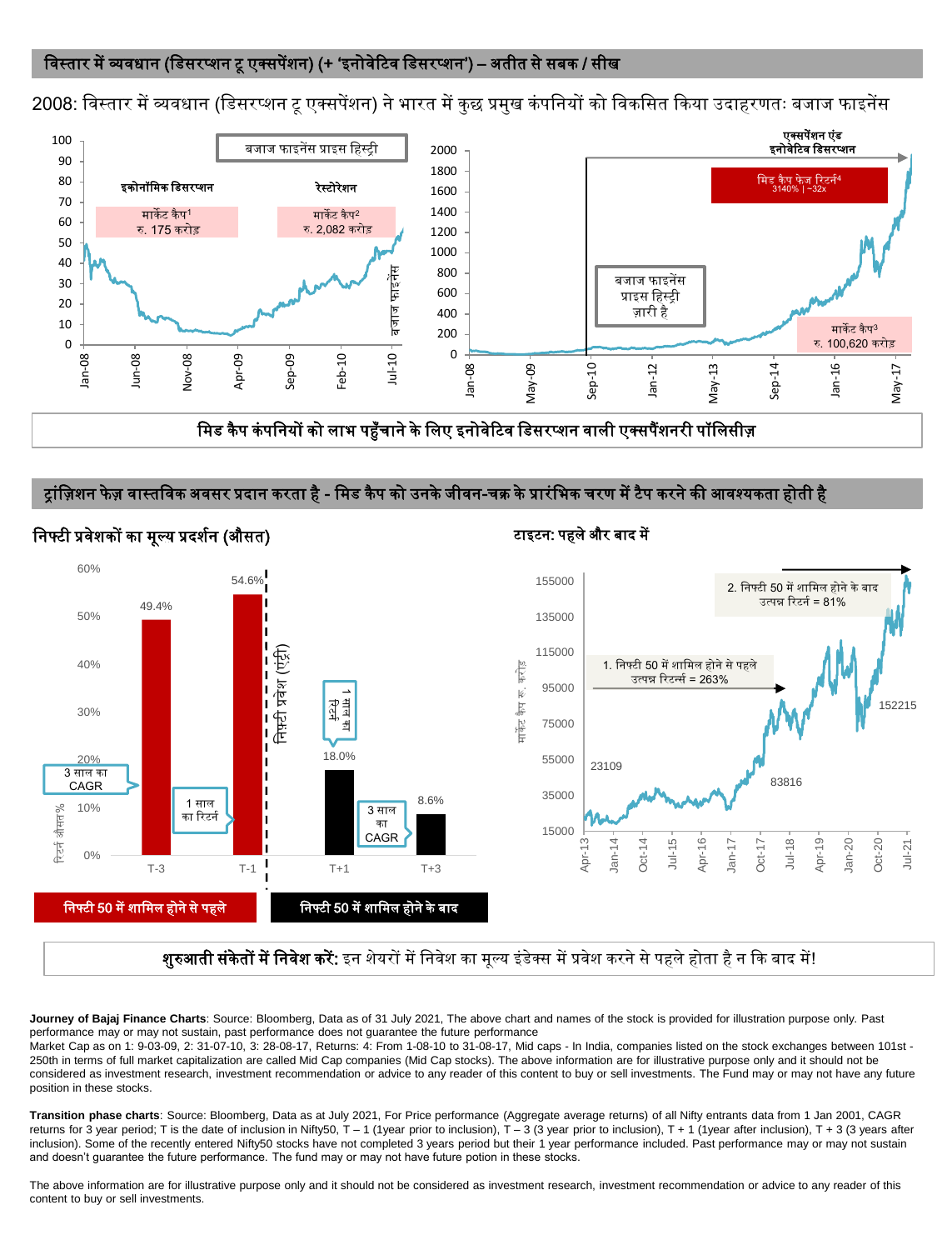# 5 साल की अवधि में गुणकों (मल्टीपल्स) में प्रदर्शन



टॉप 100# में से 23 और नेक्स्ट150# के 44 निफ्टी 500 के शेयरों ने पिछले पाँच वर्षों में 2x रिटर्न दिया है

#### स्मॉल कैप्स के फ्लेवर के साथ क्वॉलिटी मिड कैप्स^ में अल्फा उत्पन्न करने की काफी संभावनाएं हैं



# एक्सपैंशन, डिसरप्शन और क्वॉलिटी पर ध्यान केंद्रित करने से HSBC Mid Cap Fund (HMF) अल्फा उत्पन्न कर सकता है

- HMF को एक्सपैंशन साइकिल की शुरुआत में नए पोर्टफोलियो के निर्माण से लाभ की उम्मीद है
- स्मॉल कै प के स्वाद के साथ क्वॉनलटी वाले नमड कै प HMF को ऄल्िा ईत्पन्न करने में सहायता कर सकते हैं
- िं ड IPO के साथ-साथ नवोन्मेषी व्यवधान और नए युग के व्यवसायों में ऄवसरों का पता लगा सकता है
- HMF मेक इन इंडिया और एक्सपोर्ट्स जैसे विषयों का भी पता लगा सकता है

Multibagger opportunities: Source: Bloomberg, Data as at July 2021, \* **#** Nifty 500 index data, Top 100 stocks of Nifty 500, Next top 150 stocks of Nifty 500 in terms of market capitalisation.

The above data is provided for illustration purpose only. Past performance may or may not sustain and doesn't guarantee the future performance.

Quality Mid caps: Source – HSBC Asset Management India, For illustration purpose only., ^4Q approach – refer to page 4 for details on 4Q approach. 1. Mid Cap Fund – An open ended equity scheme predominantly investing in mid cap stocks

^The scheme has a flexibility to invest anywhere between 65% to 100% in mid cap stocks and upto 35% in debt & money market instruments and stocks other than mid cap stocks i.e. small and large cap stocks. Also the scheme has a provision to invest upto 10% in Units issued by REITs and InvITs. Refer Scheme Information Document for complete investment universe and asset allocation of HSBC Mid Cap Fund. The above view/strategy is as per current view of the investment team and this is subject to change without any notice.